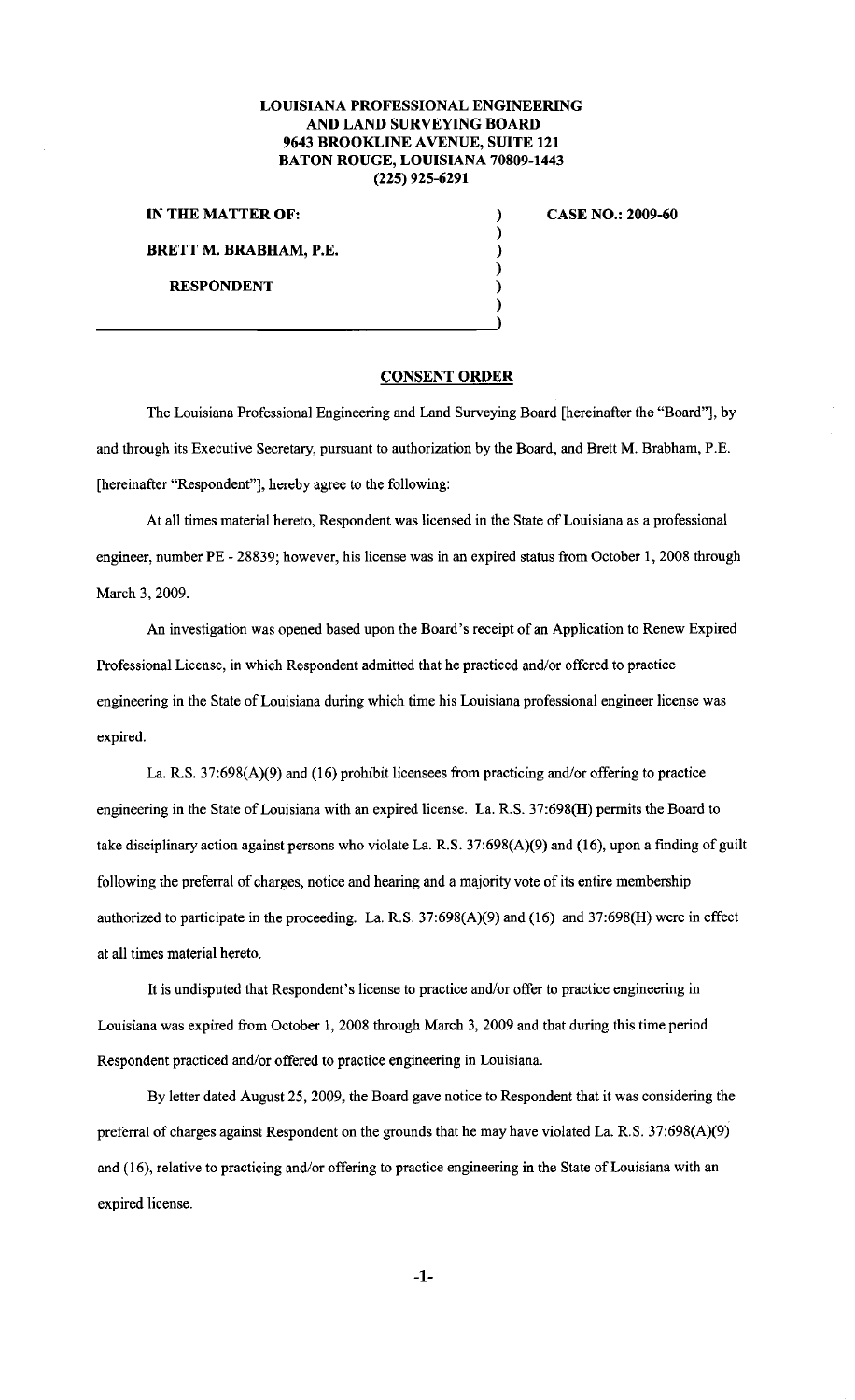Wishing to dispense with the need for further disciplinary action and to conclude the instant proceeding without further delay and expense, for the purpose of this proceeding only, Respondent and the Board do hereby enter into this Consent Order, in which Respondent of his own free will consents to the issuance of a Consent Order by the Board, wherein Respondent agrees to (a) pay a fine of two hundred fifty (\$250.00) dollars, (b) pay administrative costs of two hundred twenty-seven and 18/100 (\$227.18) dollars, (c) successfully complete the Board's online Louisiana Laws and Rules Examination and (e) the publication of this Consent Order on the Board's website and a summary of this matter in the Board's official journal, the Louisiana Engineer and Surveyor Journal, and the reporting of this matter to the National Council of Examiners for Engineering and Surveying (NCEES), identifying Respondent by name.

Respondent admits to violations of the referenced statutes and/or rules regarding the practicing of and/or offering to practice engineering in the State of Louisiana with an expired license. Respondent acknowledges awareness of said laws and/or rules and states that he will comply with all applicable laws and rules henceforth. Respondent has been advised of his right to be represented by counsel before the Board and/or to appear at any hearing personally or by counsel and present witnesses and evidence in his own behalf, and he hereby waives this right and his right to appeal; and he states affirmatively that he has been afforded all administrative remedies due him under the law.

Therefore, in consideration of the foregoing and by signing this Consent Order, Respondent does hereby waive his right to a hearing before the Board, to the presenting of evidence and witnesses in his behalf, to Findings of Fact and Conclusions of Law in this case, and to judicial review of this Consent Order.

Respondent hereby represents (a) that he fully understands the meaning and intent of this Consent Order, including but not limited to its final and binding effect, (b) that he has voluntarily entered into this Consent Order and that no other promise or agreement of any kind has been made to or with him by any person whatsoever to cause the execution of this instrument and (c) that the sanctions set forth in this Consent Order do not prevent the Board from taking further disciplinary or enforcement action against Respondent on matters not specifically addressed in this Consent Order.

WHEREFORE, the Louisiana Professional Engineering and Land Surveying Board and Respondent agree that:

I. Respondent shall pay a fine of two hundred fifty (\$250.00) dollars, which shall be tendered to the Board by certified check payable to the Board, due upon the signing of this Consent Order; and

-2-